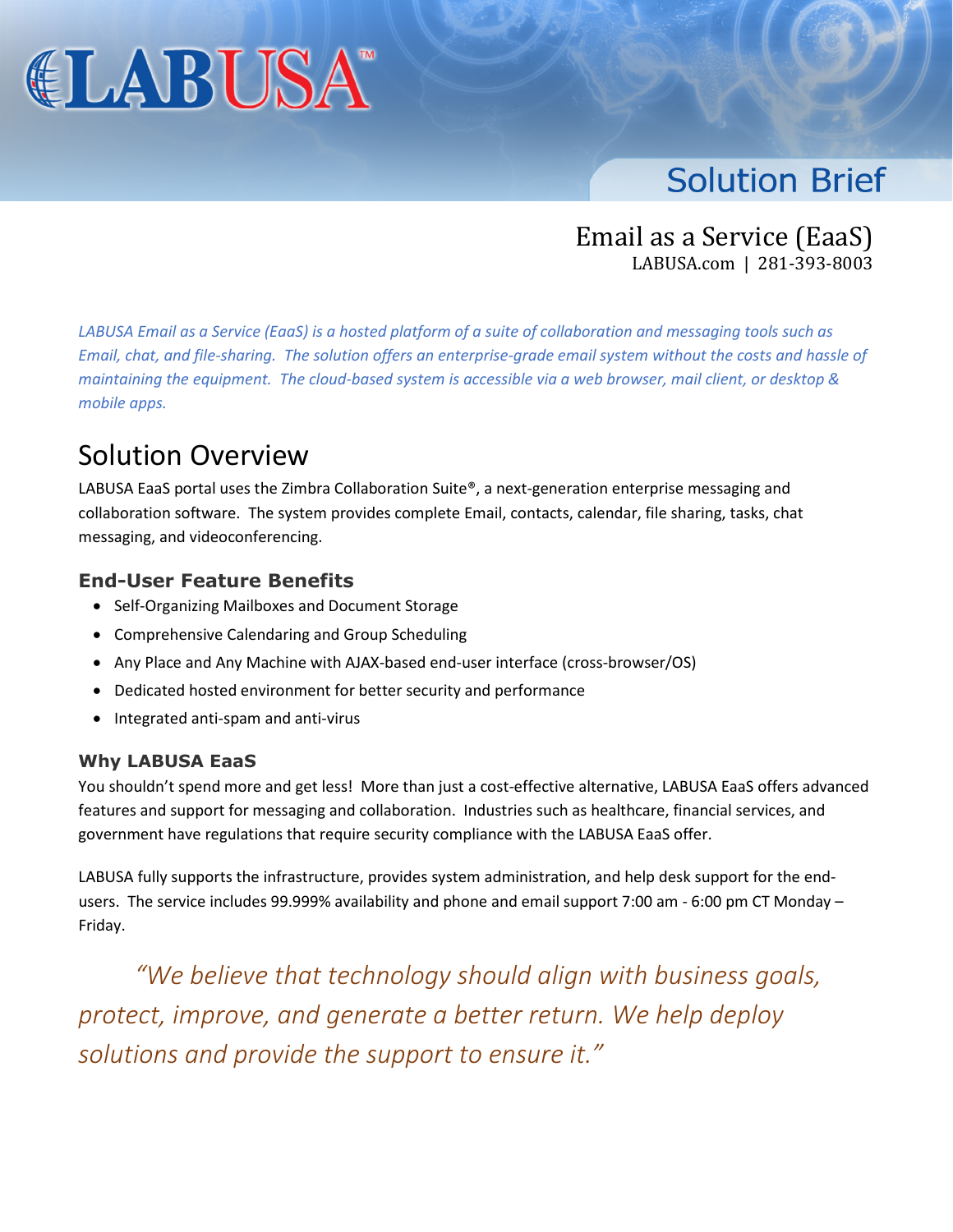### *Feature List*

| <b>Email and Standard Functions</b>                       | <b>Premium</b> | <b>Professional</b> | <b>Standard</b> |
|-----------------------------------------------------------|----------------|---------------------|-----------------|
| <b>Basic Search</b>                                       | <b>Yes</b>     | <b>Yes</b>          | <b>Yes</b>      |
| <b>Conversation Views</b>                                 | <b>Yes</b>     | <b>Yes</b>          | <b>Yes</b>      |
| Offline Web Client (Chrome & Firefox)                     | <b>Yes</b>     | <b>Yes</b>          | <b>Yes</b>      |
| Message Tagging                                           | <b>Yes</b>     | <b>Yes</b>          | <b>Yes</b>      |
| Advanced Search Builder                                   | <b>Yes</b>     | <b>Yes</b>          | <b>Yes</b>      |
| Attachment Search                                         | <b>Yes</b>     | <b>Yes</b>          | <b>Yes</b>      |
| Sharing Folders and Files                                 | <b>Yes</b>     | <b>Yes</b>          | <b>Yes</b>      |
| Portable File Briefcase                                   | <b>Yes</b>     | <b>Yes</b>          | <b>Yes</b>      |
| <b>Managing Tasks</b>                                     | <b>Yes</b>     | <b>Yes</b>          | <b>Yes</b>      |
| Simple Customizations                                     | <b>Yes</b>     | <b>Yes</b>          | <b>Yes</b>      |
| <b>Contact</b>                                            |                |                     |                 |
| <b>Personal Distribution Lists</b>                        | <b>Yes</b>     | <b>Yes</b>          | <b>Yes</b>      |
| Global Address Lists (GAL)                                | Yes            | <b>Yes</b>          | <b>Yes</b>      |
| <b>Calendar</b>                                           |                |                     |                 |
| Calendar Feature                                          | <b>Yes</b>     | <b>Yes</b>          | <b>Yes</b>      |
| Group and Resource Scheduling                             | <b>Yes</b>     | <b>Yes</b>          | <b>Yes</b>      |
| <b>Desktop Clients</b>                                    |                |                     |                 |
| POP and IMAP Email                                        | Yes            | <b>Yes</b>          | <b>Yes</b>      |
| CardDAV, iCal and CalDAV Clients                          | <b>Yes</b>     | <b>Yes</b>          | <b>Yes</b>      |
| <b>Mobile Devices</b>                                     |                |                     |                 |
| Mobile Web Client                                         | <b>Yes</b>     | <b>Yes</b>          | <b>Yes</b>      |
| POP & IMAP Email for Smartphones                          | <b>Yes</b>     | <b>Yes</b>          | <b>Yes</b>      |
| CardDAV Contacts & CalDAV Calendar                        | <b>Yes</b>     | <b>Yes</b>          | <b>Yes</b>      |
| <b>Server Administration</b>                              |                |                     |                 |
| Web Administration Console                                | <b>Yes</b>     | <b>Yes</b>          | <b>Yes</b>      |
| Command Line Interface (CLI)                              | <b>Yes</b>     | <b>Yes</b>          | <b>Yes</b>      |
| Integrated Anti-Spam and Anti-Virus                       | <b>Yes</b>     | <b>Yes</b>          | <b>Yes</b>      |
| Postscreen MTA Security                                   | <b>Yes</b>     | <b>Yes</b>          | <b>Yes</b>      |
| Secure Sockets Layer (SSL) / Server Name Indication (SNI) | Yes            | <b>Yes</b>          | <b>Yes</b>      |
| LDAP and MS Active Directory Support                      | <b>Yes</b>     | <b>Yes</b>          | <b>Yes</b>      |
| <b>Backup and Recovery</b>                                |                |                     |                 |
| Standard daily system backup with 30-day retention        | <b>Yes</b>     | <b>Yes</b>          | <b>Yes</b>      |
| Off-site cloud backup storage                             | Yes            | <b>Yes</b>          | <b>Yes</b>      |
| Encrypted backup data storage                             | <b>Yes</b>     | <b>Yes</b>          | <b>Yes</b>      |
| All data storage within the United States                 | <b>Yes</b>     | <b>Yes</b>          | <b>Yes</b>      |
| Restores with 24 hours or less                            | <b>Yes</b>     | <b>Yes</b>          | <b>Yes</b>      |
| Custom backup and restore solutions                       | <b>Yes</b>     | $$.$ \$\$           | \$.\$\$         |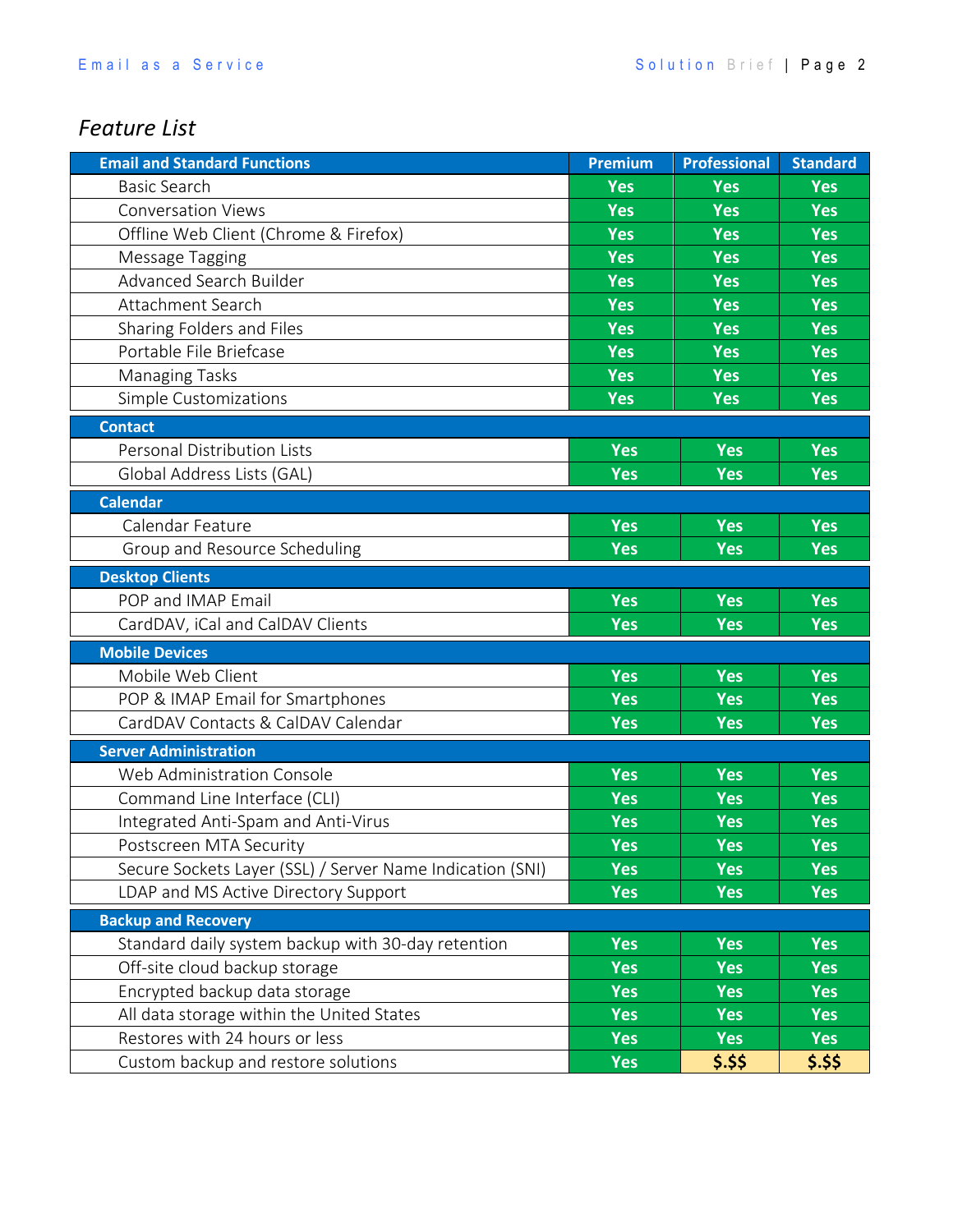### *Feature List cont.*

| <b>Networked Advanced Features</b>           | <b>Premium</b> | <b>Professional</b> | <b>Standard</b>              |
|----------------------------------------------|----------------|---------------------|------------------------------|
| Real-time Backup and Restore                 | Yes            | Yes                 | ٠                            |
| Hierarchical Storage Management              | Yes            | <b>Yes</b>          |                              |
| Delegate and Domain Administration           | <b>Yes</b>     | <b>Yes</b>          | ٠                            |
| <b>High Availability Server Clustering</b>   | <b>Yes</b>     | <b>Yes</b>          | $\qquad \qquad \blacksquare$ |
| Smartcard & Common Access Card               | <b>Yes</b>     | <b>Yes</b>          | $\blacksquare$               |
| White Label for Web Client Branding          | Yes            | <b>Yes</b>          | ٠                            |
| S/MIME Digital Signatures & Encryption       | Yes            | <b>Yes</b>          | $\blacksquare$               |
| Unified Communications Integration           | Yes            | <b>Yes</b>          | $\qquad \qquad \blacksquare$ |
| <b>Custom Retention Policies</b>             | <b>Yes</b>     | <b>Yes</b>          | ٠                            |
| Two-Factor Authentication                    | <b>Yes</b>     | <b>Yes</b>          | -                            |
| High Fidelity Document Preview               | <b>Yes</b>     | <b>Yes</b>          |                              |
| Zimbra Mobile (ActiveSync)                   | <b>Yes</b>     | <b>Yes</b>          | ٠                            |
| Outlook Sync (MAPI)                          | <b>Yes</b>     | <b>Yes</b>          | $\qquad \qquad \blacksquare$ |
| Mobile Device Policy Management              | <b>Yes</b>     | <b>Yes</b>          | ٠                            |
| Archiving & Discovery                        | <b>Yes</b>     | <b>Yes</b>          | ٠                            |
| Litigation Hold                              | <b>Yes</b>     | <b>Yes</b>          | $\blacksquare$               |
| Outlook for Mac (EWS)                        | $$.$ \$\$      | \$.\$\$             | $\qquad \qquad \blacksquare$ |
| MS Exchange Interoperability                 | <b>Yes</b>     | <b>Yes</b>          | $\qquad \qquad \blacksquare$ |
| <b>Chat and Talk</b>                         |                |                     |                              |
| Chat (1:1 Conversations)                     | <b>Yes</b>     | <b>Yes</b>          | ٠                            |
| Talk (video conferencing and screen sharing) | $$.$ \$\$      | \$.\$\$             | ٠                            |
| <b>Suite Plus</b>                            |                |                     |                              |
| <b>Backup Plus</b>                           | <b>Yes</b>     | \$.\$\$             | ۰                            |
| Hierarchical Storage Management (HSM) Plus   | Yes            | \$.\$\$             | ۰                            |
| Delegated Administrator                      | <b>Yes</b>     | \$.\$\$             | \$.\$\$                      |
| Mobile App                                   | Yes            | \$.\$\$             | $\blacksquare$               |
| <b>Domain Management &amp; Customization</b> |                |                     |                              |
| Multi-Domain Support                         | <b>Yes</b>     | Yes                 | <b>Yes</b>                   |
| <b>Migration Tools</b>                       | <b>Yes</b>     | <b>Yes</b>          | <b>Yes</b>                   |
| <b>Support</b>                               |                |                     |                              |
| Email & Phone Support (8x5 ET/CT)            | Yes            | <b>Yes</b>          | <b>Yes</b>                   |
| Premier Support (24x7)                       | \$.\$\$        | \$.\$\$             | \$.\$\$                      |
| Elite (Additional Packaged Support)          | \$.\$\$        | \$.\$\$             | ۰                            |
| Elite (Additional Source Code Support)       | \$.\$\$        | \$.\$\$             | ۰                            |
| <b>Professional Services</b>                 | $$.$ \$\$      | \$.\$\$             | \$.\$\$                      |

*The LABUSA EaaS includes the items listed within the Standard column. Please call to upgrade to Professional or Premium.*